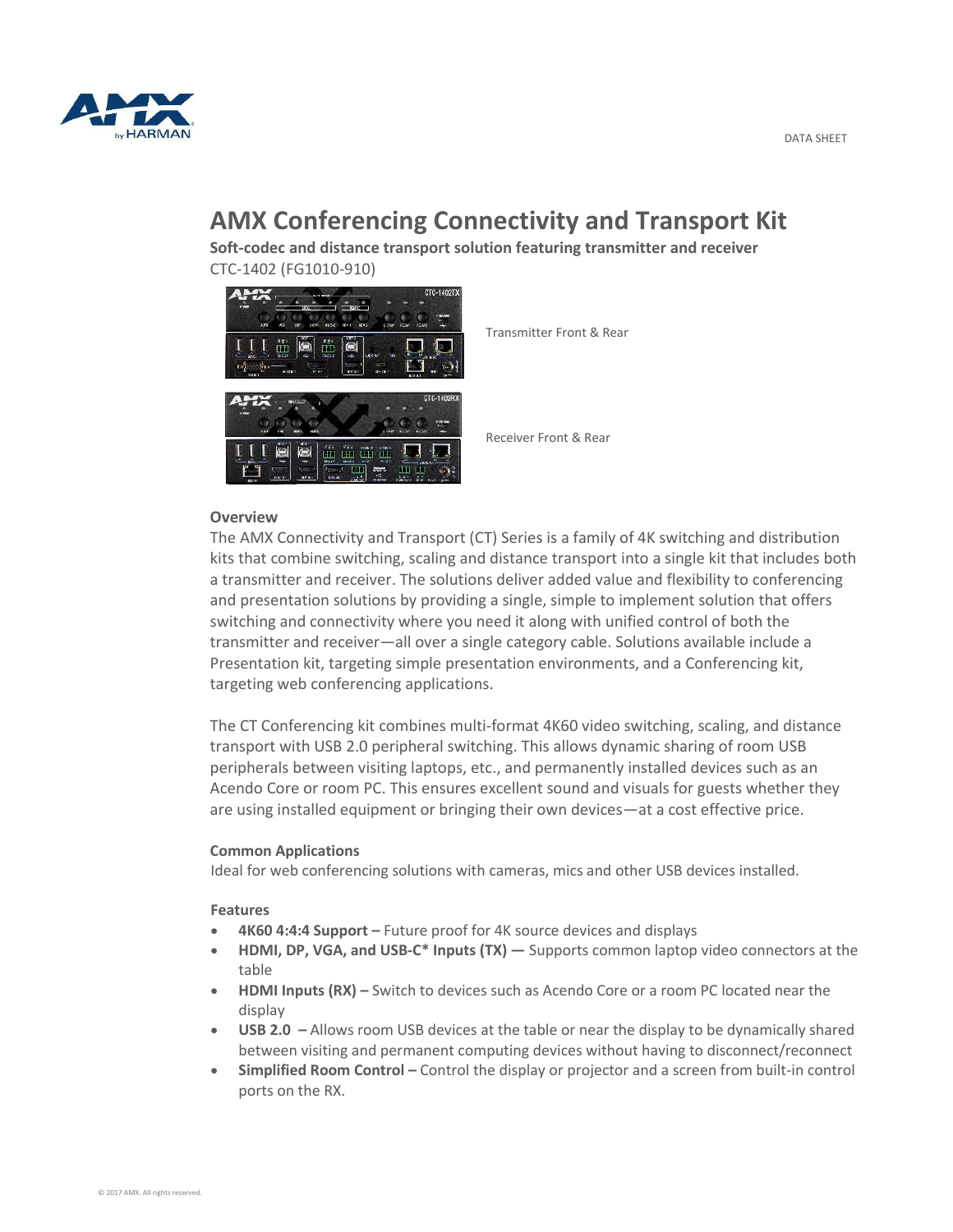| General                                             |                                                     |
|-----------------------------------------------------|-----------------------------------------------------|
| <b>Dimensions</b>                                   | CTC-1402TX                                          |
|                                                     | 5.90 in (15.0cm) depth                              |
|                                                     | 8.66 in (22.0 cm) width                             |
|                                                     | 1.65 in (4.4 cm) height                             |
|                                                     |                                                     |
|                                                     | CTC-1402RX                                          |
|                                                     | 5.90 in (15.0cm) depth                              |
|                                                     | 8.66 in (22.0 cm) width                             |
|                                                     | 1.65 in (4.4 cm) height                             |
| Weight                                              | <b>CTC-1402TX</b>                                   |
|                                                     | Approx. 2.14 lb. (0.97kg)                           |
|                                                     | CTC-1402RX                                          |
|                                                     | Approx. 2.07 lb. (0.94 kg)                          |
| Shipping Weight                                     | <b>TBD</b>                                          |
| Mounting Options                                    | Includes V-Style surface mount brackets             |
| AMX Products Compatible with HDBaseT Inputs         | CTC-1402TX / CTC-1402RX                             |
| <b>MTBF</b>                                         |                                                     |
|                                                     | <b>TBD</b>                                          |
| Airflow Approvals                                   | Convection (openings on sides of case)              |
| <b>Regulatory Compliance</b>                        | <b>TBD</b>                                          |
| <b>Twisted Pair Cable Type</b>                      | Shielded Cat6, Cat6A and Cat7* / Shielded Cat6A and |
|                                                     | Cat7                                                |
| Twisted Pair Cable Length                           | Up to 262 ft. (80 m) for full 4K signal support     |
|                                                     | Up to 328 ft. (100 m) for 1080p and below           |
| <b>Included Accessories</b>                         | 2xUS AC Cable                                       |
|                                                     | 2xEU AC Cable                                       |
|                                                     | 2xUK AC Cable                                       |
|                                                     | 1×IR Receiver(30-50KHZ)                             |
|                                                     | 8x 3P-3.5MM Phoenix Connectors                      |
|                                                     | 1x 2P-3.5MM Phoenix Connectors                      |
|                                                     | 2×Power Adapter 12V 3A                              |
|                                                     | 4x mounting ear                                     |
|                                                     | 8x M2.5 screw (for mounting ears)                   |
|                                                     |                                                     |
| <b>Active Power Requirements</b><br><b>AC Power</b> | 12 VDC 3A Max Output; 100-240V 50/60Hz AC Input     |
| Power Consumption (Max)                             | CTC-1402TX - 16.5 Watts                             |
|                                                     | CTC-1402RX - 17 Watts                               |
|                                                     |                                                     |
| Power Connector                                     | Screw Down Locking Power Connector                  |
| <b>Environmental</b>                                |                                                     |
| Temperature (Operating)                             | 32° F to 113° F (0° C to 45° C)                     |
| Temperature (Storage)                               | -4° to 158° F (-20° to 70° C)                       |
| Humidity (Operating)                                | 10% to 90% RH (non-condensing)                      |
| Humidity (Storage)                                  | 10% to 90% RH (non-condensing)                      |
| <b>Thermal Dissipation</b>                          | CTC-1402TX - 56.3 BTU/hr.                           |
|                                                     |                                                     |
|                                                     | CTC-1402RX - 58 Watts BTU/hr.                       |

## **Specifications – Subject to Change**

| <b>Back Connectors - CTC-1402 TX</b> |                                    |
|--------------------------------------|------------------------------------|
| DC Power                             | Screw Down Locking Power Connector |
| USB Device Connections               | (3) USB 2.0 Type A connector       |
| USB Host Connections                 | (2) USB 2.0 Type B connector       |
| <b>HDMI</b> Input                    | (1) HDMI Type A Female Connector   |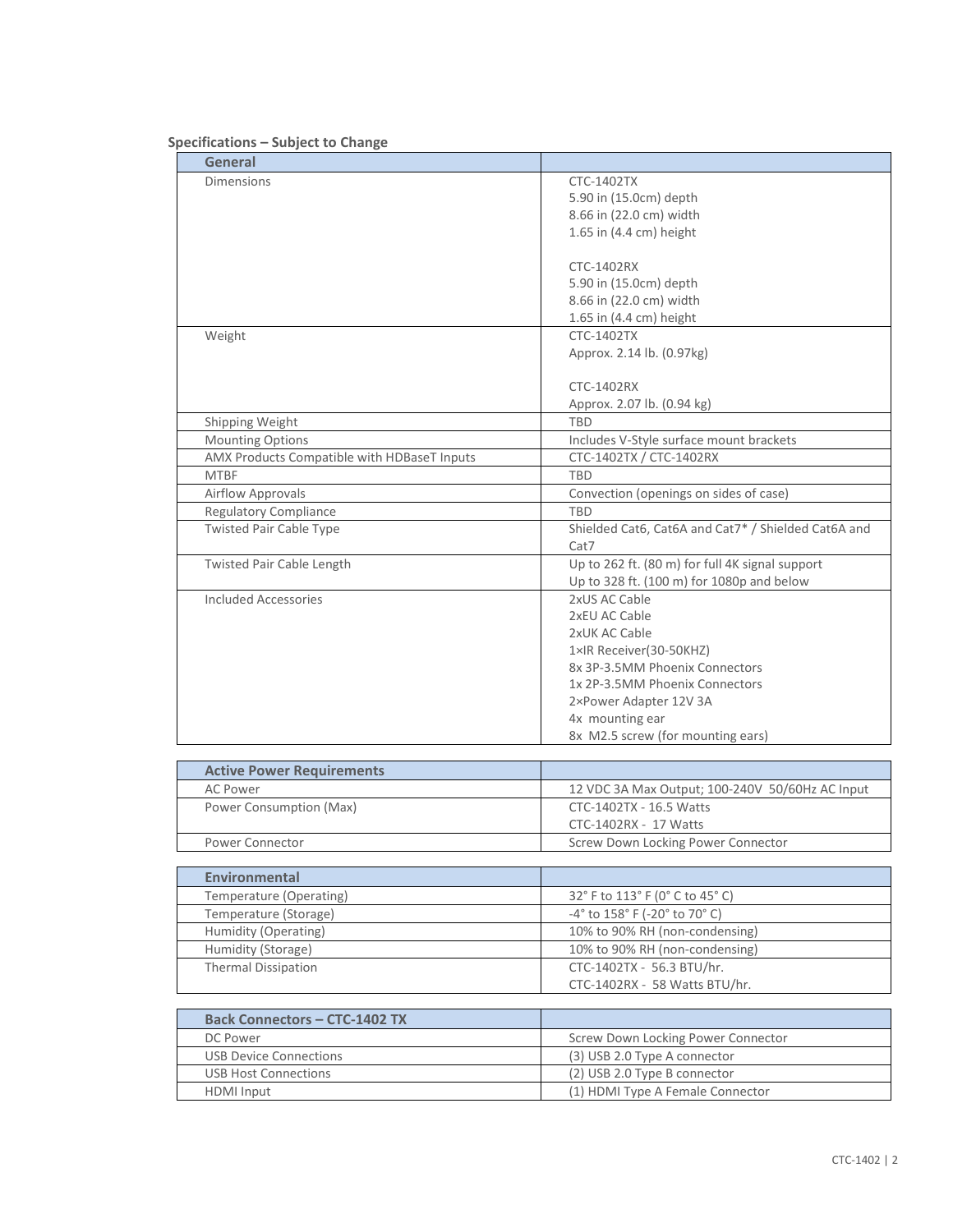| <b>VGA Inputs</b>                | (1) HD-15 Connectors                              |
|----------------------------------|---------------------------------------------------|
| DisplayPort                      | (1) DisplayPort Connector                         |
| USB Input                        | $(1)$ USB-C                                       |
| LAN10/100 Ethernet Port          | (2) RJ-45 Connector, TCP/IP Port (ICS LAN 10/100) |
| <b>HDBaseT Output</b>            | RJ-45                                             |
| <b>IR RX</b>                     | 3.5mm Mini-Stereo Jack                            |
| RS-232 Device Control            | (1) 3 Position 3.5 mm pluggable Phoenix Terminal  |
|                                  | <b>Blocks</b>                                     |
| Analog Stereo Input              | (1) 3.5 mm Mini-Stereo Jack                       |
| Analog Stereo Pass-Through Input | (1) 3.5 mm Mini-Stereo Jack                       |
| <b>RS-232 Extended Control</b>   | (1) 3 Position 3.5 mm pluggable Phoenix Terminal  |
|                                  | <b>Blocks</b>                                     |

| <b>Back Connectors - CTC-1402 RX</b> |                                                   |
|--------------------------------------|---------------------------------------------------|
| DC Power                             | Screw Down Locking Power Connector                |
| USB Device Connections               | (3) USB 2.0 Type A connector                      |
| <b>USB Host Connections</b>          | (2) USB 2.0 Type B connector                      |
| <b>HDMI</b> Input                    | (2) HDMI Type A Female Connector                  |
| <b>HDMI Output</b>                   | (1) HDMI Type A Female Connector                  |
| Analog Stereo Program Output         | (1) 3-pin 3.5 mm Screw Terminal Connector         |
| Analog Stereo Pass-Through Output    | (1) 3-pin 3.5 mm Screw Terminal Connector         |
| LAN10/100 Ethernet Port              | (2) RJ-45 Connector, TCP/IP Port (ICS LAN 10/100) |
| <b>HDBaseT</b> Input                 | RJ-45                                             |
| IR RX                                | 3.5mm Mini-Stereo Jack                            |
| RS-232 Device Control                | (1) 3 Position 3.5 mm pluggable Phoenix Terminal  |
|                                      | <b>Blocks</b>                                     |
| <b>RS-232 Extended Control</b>       | (1) 3 Position 3.5 mm pluggable Phoenix Terminal  |
|                                      | <b>Blocks</b>                                     |
| <b>Relay Control</b>                 | (2) 3 Position 3.5 mm pluggable Phoenix Terminal  |
|                                      | <b>Blocks</b>                                     |

| <b>Controls and Indicators - CTC-1402TX</b> |                                                        |
|---------------------------------------------|--------------------------------------------------------|
| Input Status Indicator                      | (6) Tri-Color LED indicating selected input and signal |
|                                             | presence on each input                                 |
| <b>Input Selection Buttons</b>              | (6) Selects active input                               |
| Auto LED                                    | (1) Indicates Auto Switching Enabled/Disabled          |
| <b>Auto Button</b>                          | Enables/Disables Auto Switching                        |
| Display Indicator                           | (1) Feedback on Display Control                        |
| Display Button                              | (1) Display On/Off Control                             |
| Relay Indicator                             | (2) Feedback on Relay Control                          |
| Relay Button                                | (2) Relay Control                                      |
| Ethernet Link/Act Indicator                 | (2) Link/Activity LED (green) blinks when receiving    |
|                                             | Ethernet data packets, one on Ethernet RJ - 45         |
| Ethernet Speed Indicator                    | (2) Speed LED (yellow) lights On when the connection   |
|                                             | speed is 100 Mbps Ethernet connection and turns OFF    |
|                                             | when the speed is 10 Mbp                               |
| <b>HDBaseT Link</b>                         | (1) On HDBaseT RJ-45 (green) On indicates link to      |
|                                             | <b>HDBaseT Rx</b>                                      |
| <b>HDBaseT HDCP Status</b>                  | (1) On HDBaseT RJ-45 (yellow) On indicates HDCP,       |
|                                             | flashing indicates non-HDCP                            |
| Power Indicator                             | (1) Power LED (green) indicates the unit is powered on |
|                                             |                                                        |
| Controls and Indicators - CTC-1402RX        |                                                        |
| Input Status Indicator                      | (3) Tri-Color LED indicating selected input and signal |
|                                             | presence on each input                                 |

Auto LED (1) Indicates Auto Switching Enabled/Disabled

Input Selection Buttons (3) Selects active input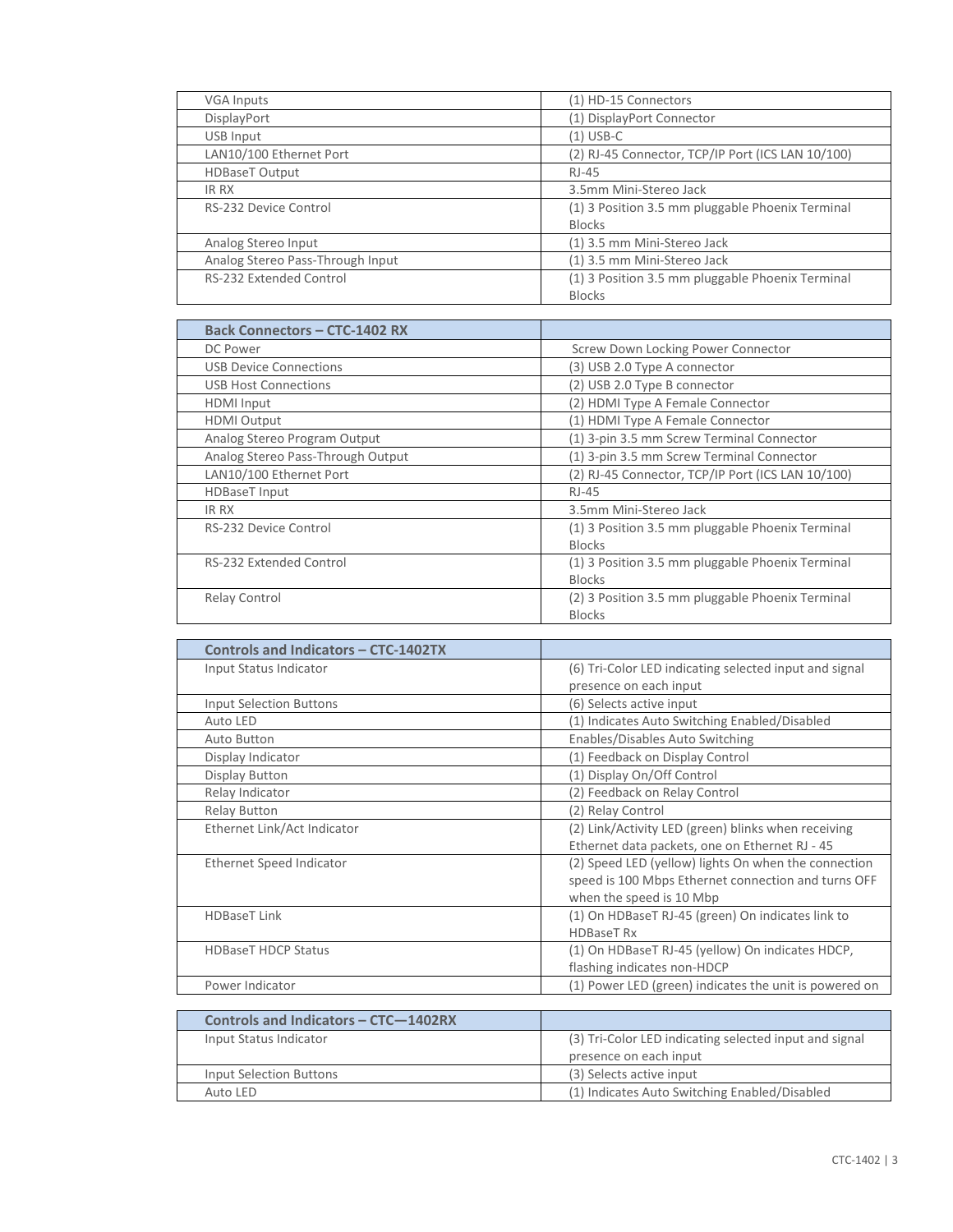| Auto Button                 | Enables/Disables Auto Switching                        |
|-----------------------------|--------------------------------------------------------|
| Display Indicator           | (1) Feedback on Display Control                        |
| Display Button              | (1) Display On/Off Control                             |
| Relay Indicator             | (2) Feedback on Relay Control                          |
| Display Button              | (2) Relay Control                                      |
| Ethernet Link/Act Indicator | (2) Link/Activity LED (green) blinks when receiving    |
|                             | Ethernet data packets, one on Ethernet RJ - 45         |
| Ethernet Speed Indicator    | (2) Speed LED (yellow) lights On when the connection   |
|                             | speed is 100 Mbps Ethernet connection and turns OFF    |
|                             | when the speed is 10 Mbp                               |
| <b>HDBaseT Link</b>         | (1) On HDBaseT RJ-45 (green) On indicates link to      |
|                             | <b>HDBaseT Rx</b>                                      |
| <b>HDBaseT HDCP Status</b>  | (1) On HDBaseT RJ-45 (yellow) On indicates HDCP,       |
|                             | flashing indicates non-HDCP                            |
| Power Indicator             | (1) Power LED (green) indicates the unit is powered on |

| <b>Integrated Switching CTC-1402 TX/RX</b> |                                                                                                                                                                                                                       |
|--------------------------------------------|-----------------------------------------------------------------------------------------------------------------------------------------------------------------------------------------------------------------------|
| Video Switching                            | 4x1 TX switching combined with a 3x1 Receiver<br>switching to select between TX HDBaseT Source or (2)<br>HDMI RX sources - audio switches with video. Full 6x1<br>switching                                           |
| Video Inputs                               | (1) HD-15; supports RGBHV<br>(3) HDMI; supports HDMI/HDCP<br>(1) DisplayPort; supports DisplayPort/HDCP<br>(1) USB-C; Supports USB 3.0 DisplayPort Alternative<br>Mode Video/HDCP<br>(1) HDBaseT (to connected TX/RX) |
| Video Outputs                              | (1) HDMI; supports HDMI/HDCP (On RX)<br>(1) HDBaseT (to connect TX/RX)                                                                                                                                                |
| <b>HDCP Support</b>                        | Yes; HDCP 1.4 and 2.2<br>Key Management System                                                                                                                                                                        |
| <b>EDID Management</b>                     | A preferred EDID can be selected for each input or any<br>display EDID can be mirrored to any input<br>independently                                                                                                  |

| USB Peripheral Switching CTC-1402 TX/RX |                                                      |
|-----------------------------------------|------------------------------------------------------|
| <b>USB Switching</b>                    | All USB Device Connections Switch to USB Host Device |
|                                         | Connection associated with active video input        |
|                                         | selection                                            |
| USB Device Hub Support                  | Supports 1 USB Hub connected to either TX or RX      |
|                                         | Device Port                                          |
|                                         | *AMX Acendo Vibe Consumes 1 USB Hub Position         |
| <b>USB Device Support</b>               | Up to 7 connected (USB devices)                      |
|                                         | *AMX Acendo Vibe Consumes 3 USB Device Positions     |
| USB Power Support                       | Not to exceed .5A per USB Device (USB-A) Port        |

| HDMI CTC-1402 TX/RX                     |                                                                                                                                                          |
|-----------------------------------------|----------------------------------------------------------------------------------------------------------------------------------------------------------|
| Compatible Formats                      | HDMI 2.0, 1.X, HDCP 2.2                                                                                                                                  |
| Signal Type Support                     | HDMI, DisplayPort++ (input only with HDMI cable<br>adapter                                                                                               |
| <b>HDMI Supported Input Resolutions</b> | <b>VESA</b><br>800x600 @ 60 Hz<br>1024x768 @ 60 Hz<br>1280x768, @ 60 Hz<br>1280x800 @ 60 Hz<br>1280x960 @ 60 Hz<br>1280x1024 @ 60 Hz<br>1360x768 @ 60 Hz |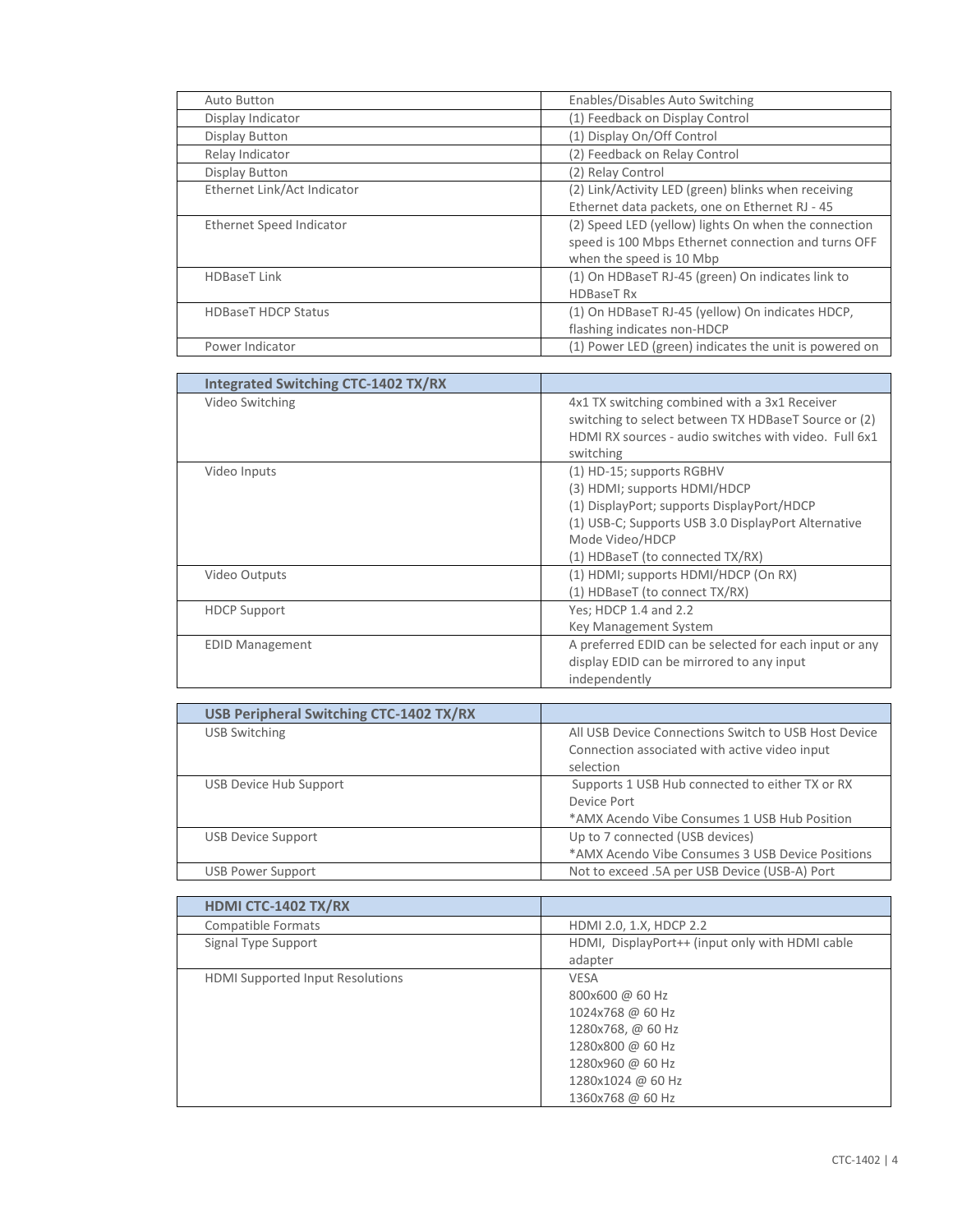|                         | 1366x768 @ 60 Hz                                  |
|-------------------------|---------------------------------------------------|
|                         | 1440x900 @ 60 Hz                                  |
|                         | 1600x900 @ 60 Hz                                  |
|                         | 1600x1200 @ 60 Hz                                 |
|                         |                                                   |
|                         | 1680x1050 @ 60 Hz                                 |
|                         | 1920x1200 @ 60 Hz                                 |
|                         | 2048x1152 @ 60 Hz                                 |
|                         | 3840x2160 @ 24 Hz, 25Hz, 30 Hz, 60 Hz             |
|                         | 4096x2160 @ 24 Hz, 25Hz, 30 Hz, 60 Hz             |
|                         |                                                   |
|                         | SMPT:                                             |
|                         | 720x480 @ 59.94 Hz, 60 Hz                         |
|                         | 720x576 p @ 50 Hz                                 |
|                         | 1280x720 p @ 50 Hz, 59.95 Hz, 60 Hz               |
|                         | 1920x1080 p @ 50 Hz, 59.94 Hz, 60 Hz              |
|                         |                                                   |
|                         |                                                   |
|                         | <b>Established Timing</b>                         |
|                         | 1280 x 1024 @ 75 Hz                               |
|                         | 1152 x 870 @ 75 Hz                                |
|                         | 1024 x 768 @ 60 Hz, 70 Hz, 75 Hz, 87 Hz           |
|                         | 832 x 624 @ 75 Hz                                 |
|                         | 800 x 600 @ 56 Hz, 60 Hz, 72 Hz, 75 Hz            |
|                         | 720 x 400 @ 70 Hz, 88 Hz                          |
|                         | 640 x 480 @ 60 Hz, 67 Hz, 72 Hz, 75 Hz            |
|                         |                                                   |
|                         | CEA Information Code (VIC) Formats:               |
|                         | $VIC = 1,640 \times 480 p 59.94/60 Hz 4:3$        |
|                         | $VIC = 2$ , 720 x 480 p 59.94/60 Hz 4:3           |
|                         | VIC = 3, 720 x 480 p 59.94/60 Hz 16:9             |
|                         |                                                   |
|                         | $VIC = 4$ , 1280 x 720 p 59.94/60 Hz 16:9         |
|                         | $VIC = 5$ , 1920 x 1080 i 59.94/60 Hz 16:9        |
|                         | $VIC = 6$ , 720(1440) x 480 i 59.94/60 Hz 4:3     |
|                         | $VIC = 7,720(1440) \times 480$ i 59.94/60 Hz 16:9 |
|                         | $VIC = 14$ , 1440 x 480 p 59.94/60 Hz 4:3         |
|                         | VIC = 15, 1440 x 480 p 59.94/60 Hz 16:9           |
|                         | VIC = 16, 1920 x 1080 p 59.94/60 Hz 16:9          |
|                         | $VIC = 17, 720 \times 576$ p 50 Hz 4:3            |
|                         | $VIC = 18$ , 720 x 576 p 50 Hz 16:9               |
|                         | VIC = 19, 1280 x 720 p 50 Hz 16:9                 |
|                         | VIC = 20, 1920 x 1080 i 50 Hz 16:9                |
|                         | $VIC = 21, 720(1440) \times 576$ i 50 Hz 4:3      |
|                         | $VIC = 22, 720(1440) \times 576$ i 50 Hz 16:9     |
|                         | $VIC = 29$ , 1440 x 576 p 50 Hz 4:3               |
|                         |                                                   |
|                         | $VIC = 30$ , 1440 x 576 p 50 Hz 16:9              |
|                         | VIC = 30, 1440 x 576 p 50 Hz 16:9                 |
|                         | VIC = 31, 1920 x 1080 p 50 Hz 16:9                |
|                         | VIC = 32, 1920 x 1080 p 23.97/24 Hz 16:9          |
|                         | VIC = 33, 1920 x 1080 p 25 Hz 16:9                |
|                         | VIC = 34, 1920 x 1080 p 29.97/30 Hz 16:9          |
|                         | VIC = 39, 1920 x 1080 i 50 Hz 16:9                |
|                         | VIC = 41, 1280 x 720 p 100 Hz 16:9                |
|                         | $VIC = 42$ , 720 x 576 p 100 Hz 4:3               |
|                         | VIC = 43, 720 x 576 p 100 Hz 16:9                 |
|                         | VIC = 44, 720(1440) x 576 i 100 Hz 4:3            |
|                         | $VIC = 45, 720(1440) \times 576$ i 100 Hz 16:9    |
| Output Signal Type      | HDMI, HDCP                                        |
| <b>Output Connector</b> | <b>HDMI Type A Female</b>                         |
|                         |                                                   |
| <b>Output Scaling</b>   | Yes, Auto or Manual                               |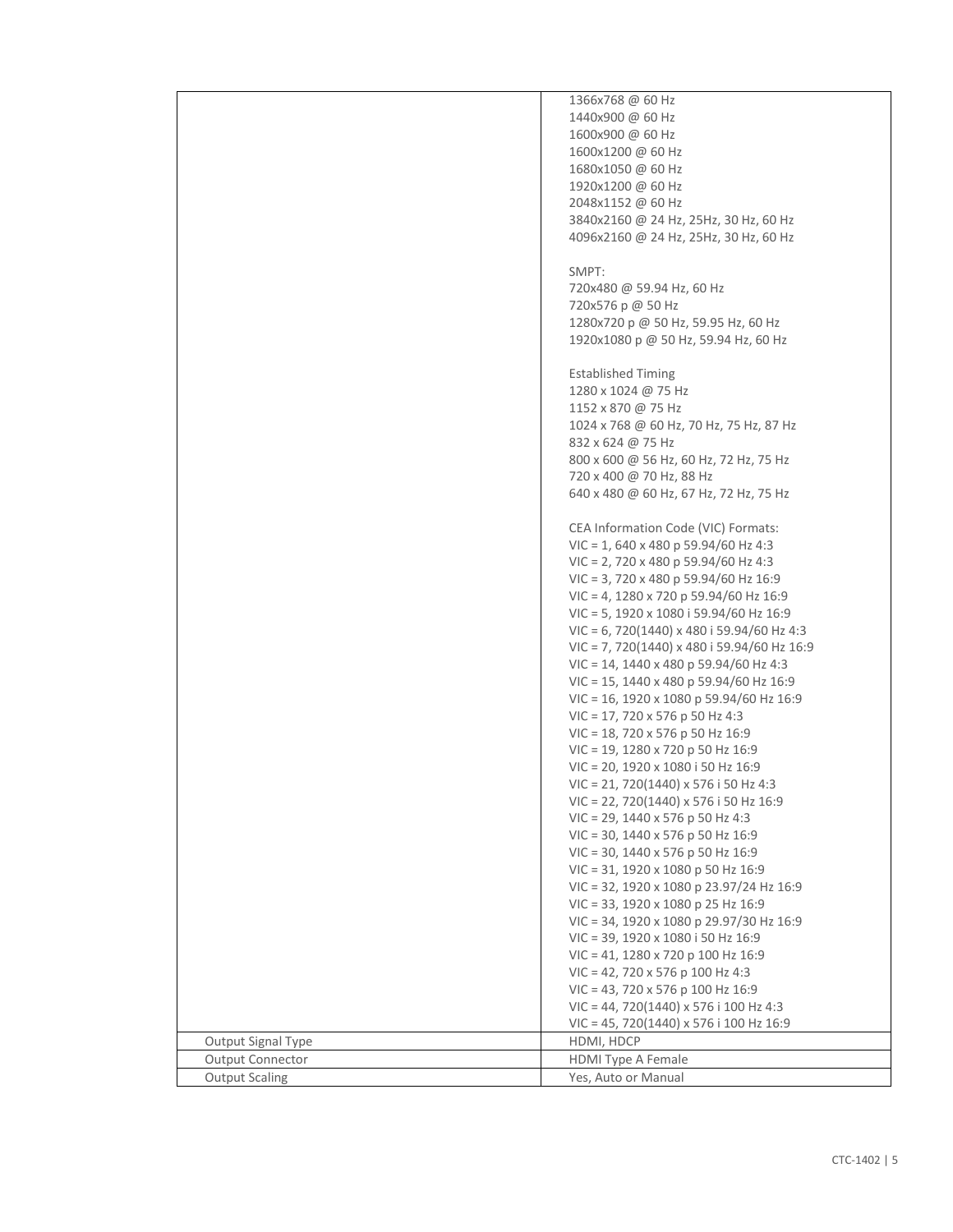| <b>Output Scaling Resolutions</b> | 800x600 @ 60 Hz                                   |
|-----------------------------------|---------------------------------------------------|
|                                   | 1280x720 p @ 50 Hz, 59.95 Hz, 60 Hz               |
|                                   | 1024x768 @ 60 Hz                                  |
|                                   | 1280x768, @ 60 Hz                                 |
|                                   | 1280x800 @ 60 Hz                                  |
|                                   | 1280x960 @ 60 Hz                                  |
|                                   | 1280x1024 @ 60 Hz                                 |
|                                   | 1360x768 @ 60 Hz                                  |
|                                   | 1366x768 @ 60 Hz                                  |
|                                   | 1440x900 @ 60 Hz                                  |
|                                   | 1600x900 @ 60 Hz                                  |
|                                   | 1600x1200 @ 60 Hz                                 |
|                                   | 1680x1050 @ 60 Hz                                 |
|                                   | 1920x1080 p @ 50 hz, 59.94 Hz, 60 Hz              |
|                                   | 1920x1200 @ 60 Hz                                 |
|                                   | 3840x2160 @ 24 Hz, 25Hz, 30 Hz, 60 Hz             |
|                                   | 4096x2160 @ 24 Hz, 25Hz, 30 Hz, 60 Hz             |
| Input Video Level                 | $.5 - 1.2 V p-p$                                  |
| Data Rate (Max)                   | 18 Gbp                                            |
| Pixel Clock (Max)                 | Up to 600 Mhz                                     |
| <b>Resolution Support</b>         | Various up to 4096 x 2160@ 60 Hz - Reference User |
|                                   | Manual For Specific Resolution Support            |
| Audio Format Support              | 2 CH L-PCM                                        |
| Local Audio Support               | TX Insertion / RX Extraction                      |
| <b>HDCP Support</b>               | Yes HDCP 1.4, 2.2                                 |
| <b>CEC Support</b>                | Yes Automatic or NetLinx programmable             |

| DisplayPort Supported Video<br>800x600 @ 60 Hz<br>1024x768 @ 60 Hz<br>1280x768, @ 60 Hz<br>1280x800 @ 60 Hz<br>1280x960 @ 60 Hz<br>1280x1024 @ 60 Hz<br>1360x768 @ 60 Hz<br>1366x768 @ 60 Hz<br>1440x900 @ 60 Hz<br>1600x900 @ 60 Hz<br>1600x1200 @ 60 Hz<br>1680x1050 @ 60 Hz<br>1920x1200 @ 60 Hz<br>1280 x 720p @ 50 Hz<br>1920x1080p @ 50 Hz<br>1920x1080 @ 60 Hz<br>1920x1200 @ 60Hz<br>1280x720P @ 50Hz, 60Hz<br>1920x1080P @ 50Hz, 60 Hz<br>3840x2160 @ 50Hz, 60Hz | <b>DisplayPort CTC-1402 TX</b> |                         |
|---------------------------------------------------------------------------------------------------------------------------------------------------------------------------------------------------------------------------------------------------------------------------------------------------------------------------------------------------------------------------------------------------------------------------------------------------------------------------|--------------------------------|-------------------------|
|                                                                                                                                                                                                                                                                                                                                                                                                                                                                           |                                |                         |
|                                                                                                                                                                                                                                                                                                                                                                                                                                                                           |                                |                         |
|                                                                                                                                                                                                                                                                                                                                                                                                                                                                           |                                |                         |
|                                                                                                                                                                                                                                                                                                                                                                                                                                                                           |                                |                         |
|                                                                                                                                                                                                                                                                                                                                                                                                                                                                           |                                |                         |
|                                                                                                                                                                                                                                                                                                                                                                                                                                                                           |                                |                         |
|                                                                                                                                                                                                                                                                                                                                                                                                                                                                           |                                |                         |
|                                                                                                                                                                                                                                                                                                                                                                                                                                                                           |                                |                         |
|                                                                                                                                                                                                                                                                                                                                                                                                                                                                           |                                |                         |
|                                                                                                                                                                                                                                                                                                                                                                                                                                                                           |                                |                         |
|                                                                                                                                                                                                                                                                                                                                                                                                                                                                           |                                |                         |
|                                                                                                                                                                                                                                                                                                                                                                                                                                                                           |                                |                         |
|                                                                                                                                                                                                                                                                                                                                                                                                                                                                           |                                |                         |
|                                                                                                                                                                                                                                                                                                                                                                                                                                                                           |                                |                         |
|                                                                                                                                                                                                                                                                                                                                                                                                                                                                           |                                |                         |
|                                                                                                                                                                                                                                                                                                                                                                                                                                                                           |                                |                         |
|                                                                                                                                                                                                                                                                                                                                                                                                                                                                           |                                |                         |
|                                                                                                                                                                                                                                                                                                                                                                                                                                                                           |                                |                         |
|                                                                                                                                                                                                                                                                                                                                                                                                                                                                           |                                |                         |
|                                                                                                                                                                                                                                                                                                                                                                                                                                                                           |                                |                         |
|                                                                                                                                                                                                                                                                                                                                                                                                                                                                           |                                | 4096x2160 @ 50Hz, 60 Hz |

| <b>USB-C CTC-1402 TX</b> |                   |
|--------------------------|-------------------|
| USB-C Supported Video    | 800x600 @ 60 Hz   |
|                          | 1024x768 @ 60 Hz  |
|                          | 1280x768, @ 60 Hz |
|                          | 1280x800 @ 60 Hz  |
|                          | 1280x960 @ 60 Hz  |
|                          | 1280x1024 @ 60 Hz |
|                          | 1360x768 @ 60 Hz  |
|                          | 1366x768 @ 60 Hz  |